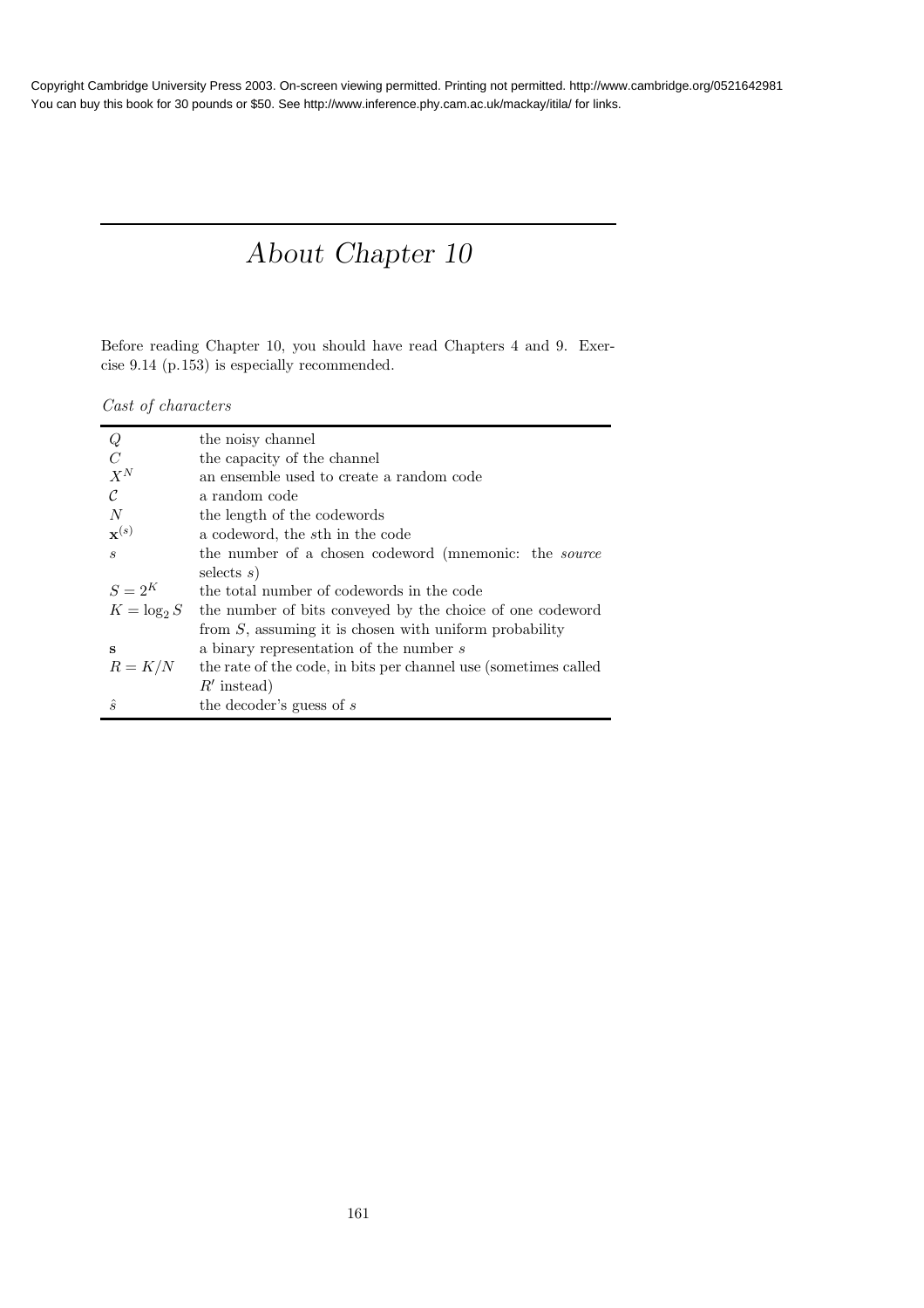## 10

## The Noisy-Channel Coding Theorem

### ▶ 10.1 The theorem

The theorem has three parts, two positive and one negative. The main positive result is the first.

1. For every discrete memoryless channel, the channel capacity

$$
C = \max_{\mathcal{P}_X} I(X;Y) \tag{10.1}
$$

has the following property. For any  $\epsilon > 0$  and  $R < C$ , for large enough N, there exists a code of length N and rate  $\geq R$  and a decoding algorithm, such that the maximal probability of block error is  $<\epsilon.$ 

2. If a probability of bit error  $p<sub>b</sub>$  is acceptable, rates up to  $R(p<sub>b</sub>)$  are achievable, where

$$
R(p_{\rm b}) = \frac{C}{1 - H_2(p_{\rm b})}.\tag{10.2}
$$

3. For any  $p_b$ , rates greater than  $R(p_b)$  are not achievable.

### $\blacktriangleright$  10.2 Jointly typical sequences

We formalize the intuitive preview of the last chapter.

We will define codewords  $\mathbf{x}^{(s)}$  as coming from an ensemble  $X^N$ , and consider the random selection of one codeword and a corresponding channel output y, thus defining a joint ensemble  $(XY)^N$ . We will use a typical set decoder, which decodes a received signal **y** as s if  $\mathbf{x}^{(s)}$  and **y** are jointly typical, a term to be defined shortly.

The proof will then centre on determining the probabilities (a) that the true input codeword is not jointly typical with the output sequence; and (b) that a false input codeword is jointly typical with the output. We will show that, for large  $N$ , both probabilities go to zero as long as there are fewer than  $2^{NC}$  codewords, and the ensemble X is the optimal input distribution.

**Joint typicality**. A pair of sequences  $x, y$  of length N are defined to be jointly typical (to tolerance  $\beta$ ) with respect to the distribution  $P(x, y)$ if

$$
\mathbf{x} \text{ is typical of } P(\mathbf{x}), \text{ i.e., } \left| \frac{1}{N} \log \frac{1}{P(\mathbf{x})} - H(X) \right| < \beta,
$$
\n
$$
\mathbf{y} \text{ is typical of } P(\mathbf{y}), \text{ i.e., } \left| \frac{1}{N} \log \frac{1}{P(\mathbf{y})} - H(Y) \right| < \beta,
$$
\n
$$
\text{and } \mathbf{x}, \mathbf{y} \text{ is typical of } P(\mathbf{x}, \mathbf{y}), \text{ i.e., } \left| \frac{1}{N} \log \frac{1}{P(\mathbf{x}, \mathbf{y})} - H(X, Y) \right| < \beta.
$$



Figure 10.1. Portion of the  $R, p_b$ plane to be proved achievable  $(1, 2)$  and not achievable  $(3)$ .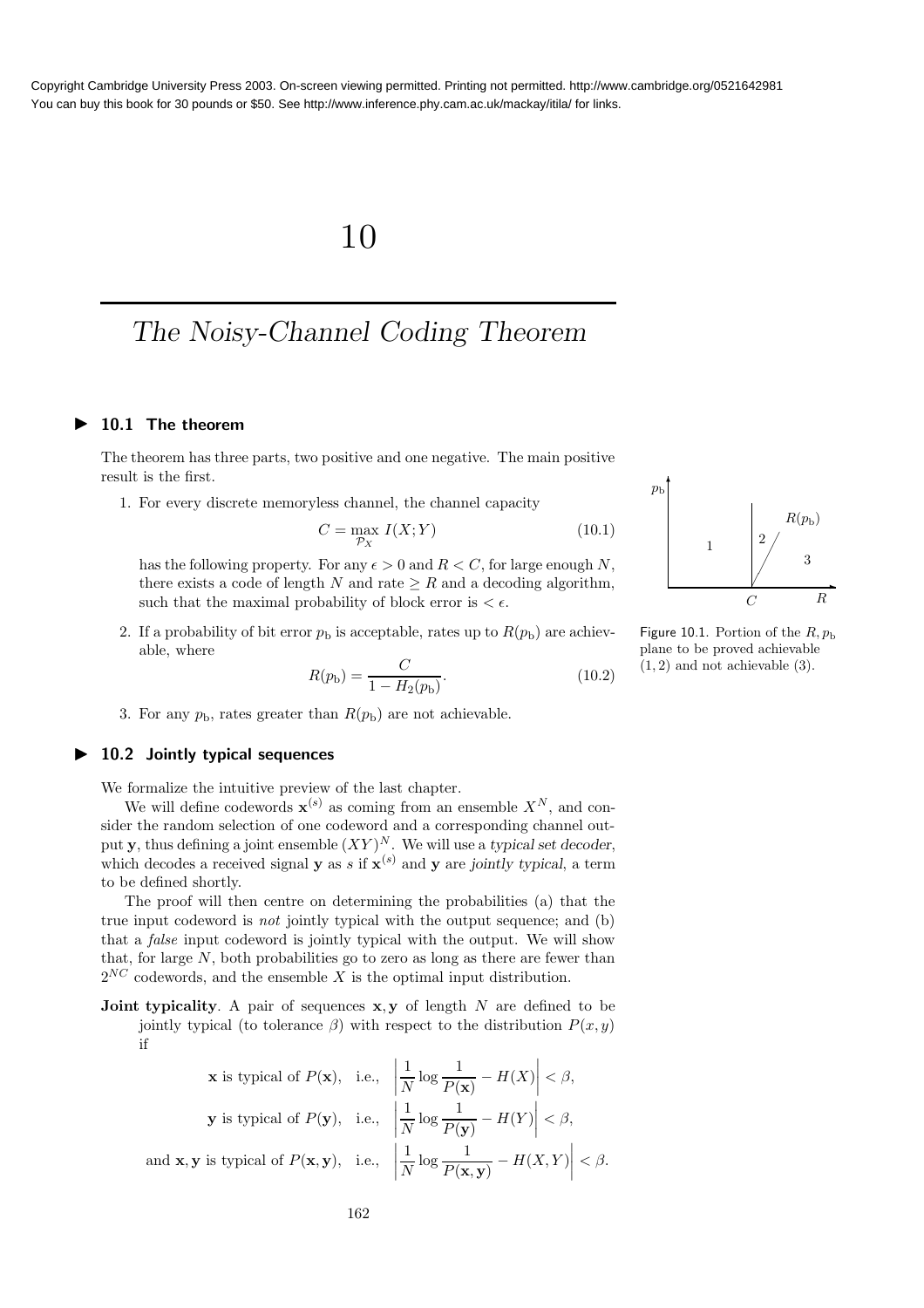10.2: Jointly typical sequences 163

The jointly typical set  $J_{N\beta}$  is the set of all jointly typical sequence pairs of length N.

Example. Here is a jointly typical pair of length  $N = 100$  for the ensemble  $P(x, y)$  in which  $P(x)$  has  $(p_0, p_1) = (0.9, 0.1)$  and  $P(y | x)$  corresponds to a binary symmetric channel with noise level 0.2.

- x 1111111111000000000000000000000000000000000000000000000000000000000000000000000000000000000000000000
- y 0011111111000000000000000000000000000000000000000000000000000000000000000000000000111111111111111111

Notice that x has 10 1s, and so is typical of the probability  $P(x)$  (at any tolerance  $\beta$ ); and y has 26 1s, so it is typical of  $P(y)$  (because  $P(y=1) = 0.26$ ); and  $x$  and  $y$  differ in 20 bits, which is the typical number of flips for this channel.

Joint typicality theorem. Let  $x, y$  be drawn from the ensemble  $(XY)^N$ defined by

$$
P(\mathbf{x}, \mathbf{y}) = \prod_{n=1}^{N} P(x_n, y_n).
$$

Then

- 1. the probability that **x**, y are jointly typical (to tolerance  $\beta$ ) tends to 1 as  $N \to \infty$ ;
- 2. the number of jointly typical sequences  $|J_{N\beta}|$  is close to  $2^{NH(X,Y)}$ . To be precise,

$$
|J_{N\beta}| \le 2^{N(H(X,Y)+\beta)};\tag{10.3}
$$

3. if  $\mathbf{x}' \sim X^N$  and  $\mathbf{y}' \sim Y^N$ , i.e.,  $\mathbf{x}'$  and  $\mathbf{y}'$  are *independent* samples with the same marginal distribution as  $P(\mathbf{x}, \mathbf{y})$ , then the probability that  $(\mathbf{x}', \mathbf{y}')$  lands in the jointly typical set is about  $2^{-NI(X;Y)}$ . To be precise,

$$
P((\mathbf{x}', \mathbf{y}') \in J_{N\beta}) \le 2^{-N(I(X;Y) - 3\beta)}.
$$
 (10.4)

Proof. The proof of parts 1 and 2 by the law of large numbers follows that of the source coding theorem in Chapter 4. For part 2, let the pair  $x, y$ play the role of x in the source coding theorem, replacing  $P(x)$  there by the probability distribution  $P(x, y)$ .

For the third part,

$$
P((\mathbf{x}', \mathbf{y}') \in J_{N\beta}) = \sum_{(\mathbf{x}, \mathbf{y}) \in J_{N\beta}} P(\mathbf{x}) P(\mathbf{y})
$$
(10.5)

$$
\leq |J_{N\beta}| 2^{-N(H(X)-\beta)} 2^{-N(H(Y)-\beta)} \qquad (10.6)
$$

$$
\leq 2^{N(H(X,Y)+\beta)-N(H(X)+H(Y)-2\beta)} \qquad (10.7)
$$

$$
= 2^{-N(I(X;Y)-3\beta)}.\t\t(10.8)
$$

A cartoon of the jointly typical set is shown in figure 10.2. Two independent typical vectors are jointly typical with probability

$$
P((\mathbf{x}', \mathbf{y}') \in J_{N\beta}) \simeq 2^{-N(I(X;Y))} \tag{10.9}
$$

because the total number of independent typical pairs is the area of the dashed rectangle,  $2^{NH(X)}2^{NH(Y)}$ , and the number of jointly typical pairs is roughly  $2^{NH(X,Y)}$ , so the probability of hitting a typical pair is roughly

$$
2^{NH(X,Y)}/2^{NH(X)+NH(Y)} = 2^{-NI(X;Y)}.\t(10.10)
$$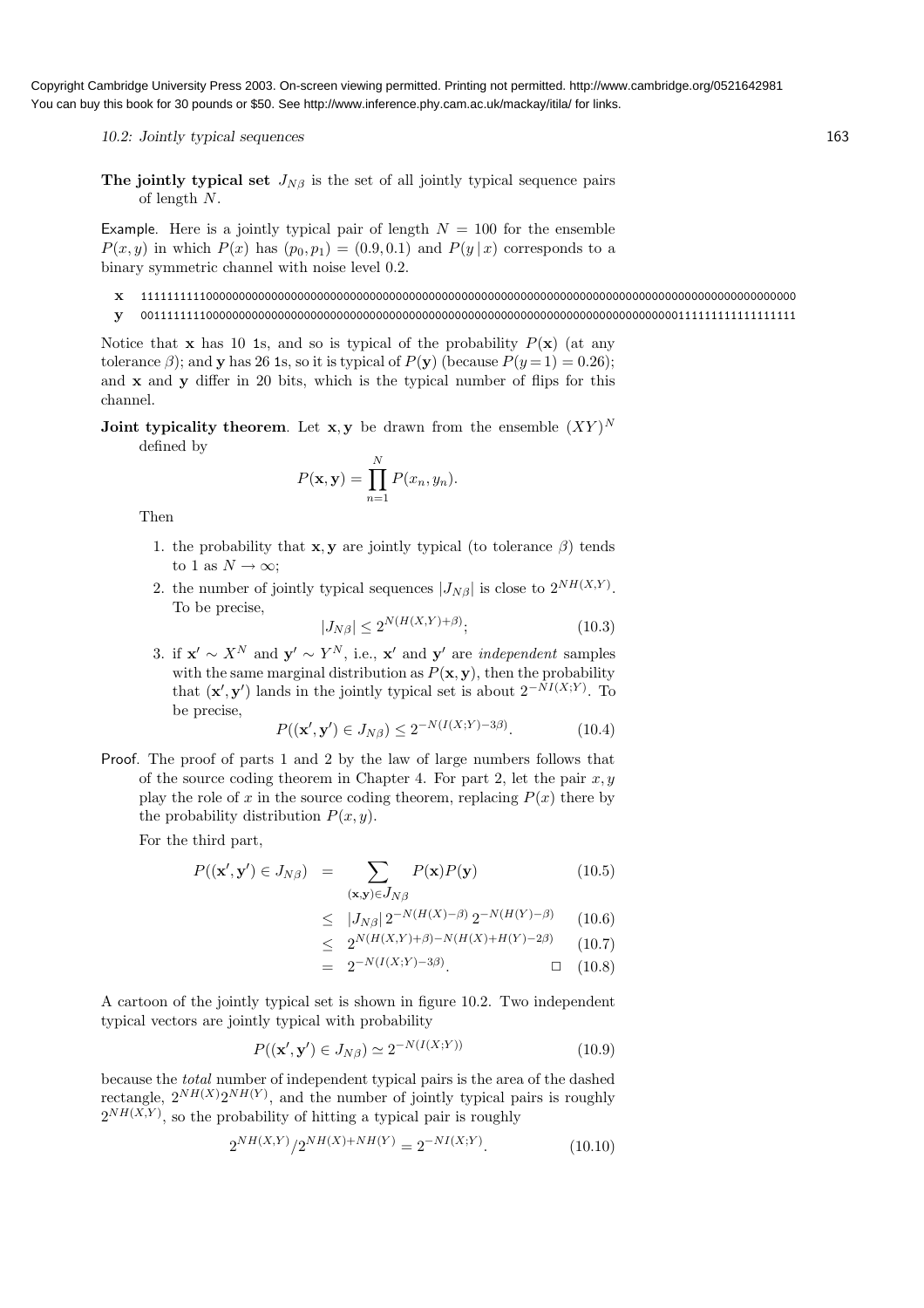

164 10 — The Noisy-Channel Coding Theorem

Figure 10.2. The jointly typical set. The horizontal direction represents  $\mathcal{A}_X^N$ , the set of all input strings of length N. The vertical direction represents  $\mathcal{A}_Y^N$ , the set of all output strings of length N. The outer box contains all conceivable input–output pairs. Each dot represents a jointly typical pair of sequences  $(\mathbf{x}, \mathbf{y})$ . The total number of jointly typical sequences is about  $2^{NH(X,Y)}$ .

### ▶ 10.3 Proof of the noisy-channel coding theorem

### Analogy

Imagine that we wish to prove that there is a baby in a class of one hundred babies who weighs less than 10 kg. Individual babies are difficult to catch and weigh. Shannon's method of solving the task is to scoop up all the babies and weigh them all at once on a big weighing machine. If we find that their average weight is smaller than 10 kg, there must exist at least one baby who weighs less than  $10 \text{ kg}$  – indeed there must be many! Shannon's method isn't guaranteed to reveal the existence of an underweight child, since it relies on there being a tiny number of elephants in the class. But if we use his method and get a total weight smaller than 1000 kg then our task is solved.

### From skinny children to fantastic codes

We wish to show that there exists a code and a decoder having small probability of error. Evaluating the probability of error of any particular coding and decoding system is not easy. Shannon's innovation was this: instead of constructing a good coding and decoding system and evaluating its error probability, Shannon calculated the average probability of block error of all codes, and proved that this average is small. There must then exist individual codes that have small probability of block error.

### Random coding and typical set decoding

Consider the following encoding-decoding system, whose rate is  $R'$ .

1. We fix  $P(x)$  and generate the  $S = 2^{NR'}$  codewords of a  $(N, NR') =$ 



Figure 10.3. Shannon's method for proving one baby weighs less than 10 kg.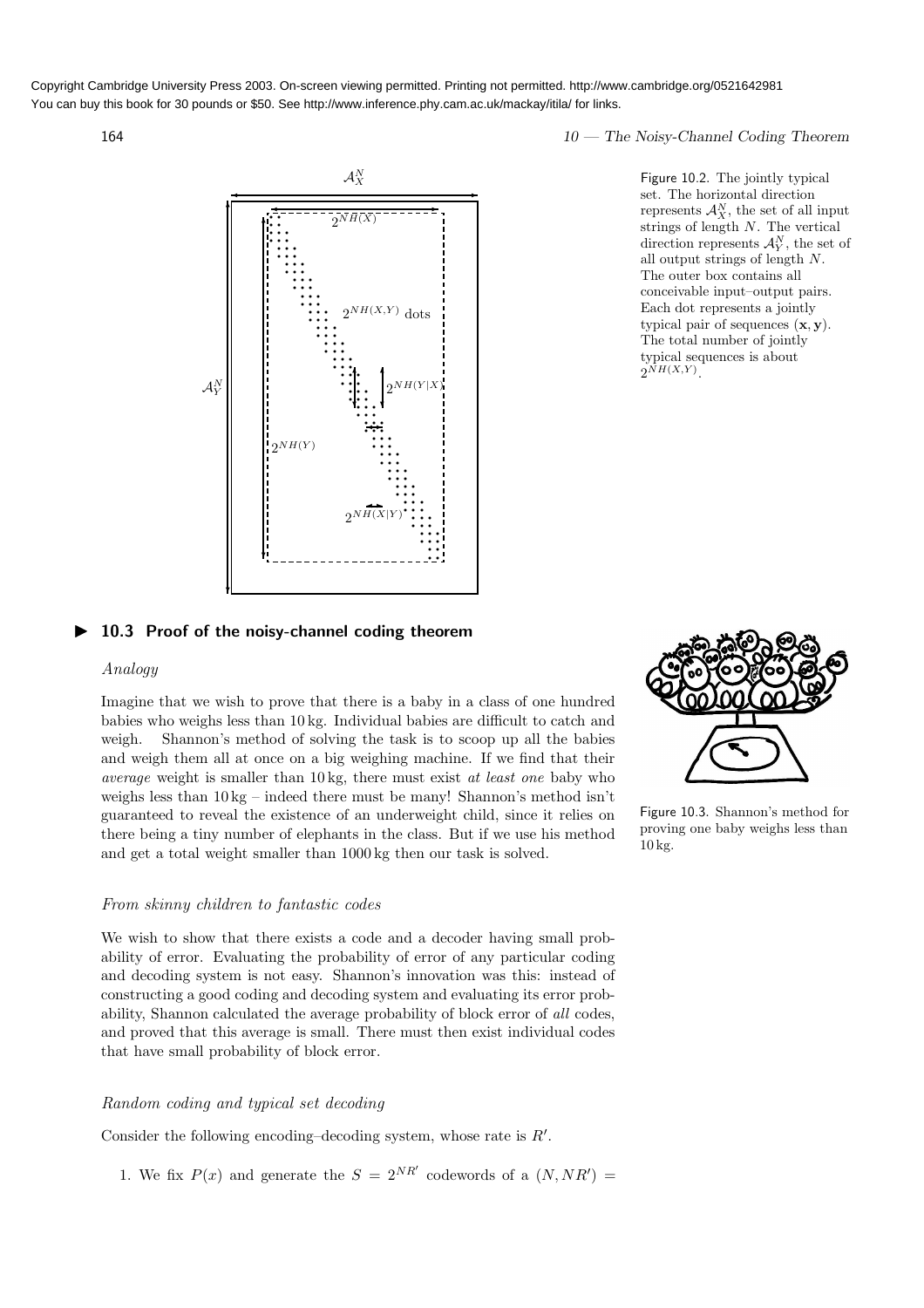10.3: Proof of the noisy-channel coding theorem 165



Figure 10.4. (a) A random code. (b) Example decodings by the typical set decoder. A sequence that is not jointly typical with any of the codewords, such as  $y_a$ , is decoded as  $\hat{s} = 0$ . A sequence that is jointly typical with codeword  $\mathbf{x}^{(3)}$  alone,  $\mathbf{y}_b$ , is decoded as  $\hat{s} = 3$ . Similarly,  $y_c$  is decoded as  $\hat{s} = 4$ . A sequence that is jointly typical with more than one codeword, such as  $y_d$ , is decoded as  $\hat{s} = 0$ .

 $(N, K)$  code C at random according to

$$
P(\mathbf{x}) = \prod_{n=1}^{N} P(x_n).
$$
 (10.11)

A random code is shown schematically in figure 10.4a.

- 2. The code is known to both sender and receiver.
- 3. A message s is chosen from  $\{1, 2, ..., 2^{NR'}\}$ , and  $\mathbf{x}^{(s)}$  is transmitted. The received signal is y, with

$$
P(\mathbf{y} \mid \mathbf{x}^{(s)}) = \prod_{n=1}^{N} P(y_n \mid x_n^{(s)}).
$$
 (10.12)

- 4. The signal is decoded by typical set decoding.
	- **Typical set decoding**. Decode **y** as  $\hat{s}$  if  $(\mathbf{x}^{(\hat{s})}, \mathbf{y})$  are jointly typical and there is no other s' such that  $(\mathbf{x}^{(s')}, \mathbf{y})$  are jointly typical; otherwise declare a failure  $(\hat{s}=0)$ .

This is not the optimal decoding algorithm, but it will be good enough, and easier to analyze. The typical set decoder is illustrated in figure 10.4b.

5. A decoding error occurs if  $\hat{s} \neq s$ .

There are three probabilities of error that we can distinguish. First, there is the probability of block error for a particular code  $C$ , that is,

$$
p_{\mathcal{B}}(\mathcal{C}) \equiv P(\hat{s} \neq s \,|\, \mathcal{C}).\tag{10.13}
$$

This is a difficult quantity to evaluate for any given code.

Second, there is the average over all codes of this block error probability,

$$
\langle p_{\rm B} \rangle \equiv \sum_{\mathcal{C}} P(\hat{s} \neq s \, | \, \mathcal{C}) P(\mathcal{C}). \tag{10.14}
$$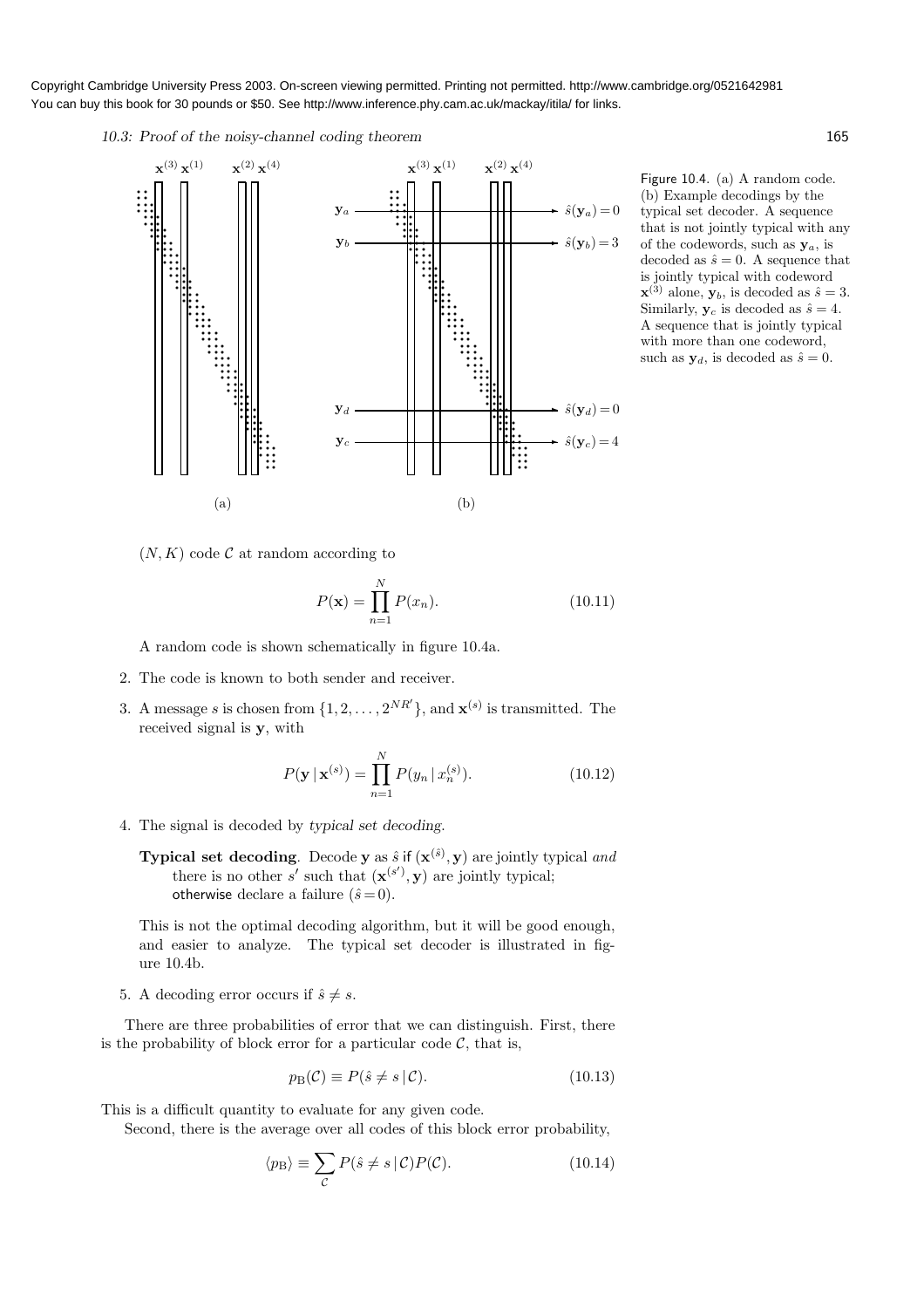166 166 10 — The Noisy-Channel Coding Theorem

Fortunately, this quantity is much easier to evaluate than the first quantity  $P(\hat{s} \neq s \,|\, \mathcal{C}).$ 

Third, the maximal block error probability of a code  $\mathcal{C}$ .

$$
p_{\text{BM}}(\mathcal{C}) \equiv \max_{s} P(\hat{s} \neq s \mid s, \mathcal{C}), \tag{10.15}
$$

is the quantity we are most interested in: we wish to show that there exists a  $\cot \theta$  with the required rate whose maximal block error probability is small.

We will get to this result by first finding the average block error probability,  $\langle p_B \rangle$ . Once we have shown that this can be made smaller than a desired small number, we immediately deduce that there must exist at least one code  $\mathcal C$ whose block error probability is also less than this small number. Finally, we show that this code, whose block error probability is satisfactorily small but whose maximal block error probability is unknown (and could conceivably be enormous), can be modified to make a code of slightly smaller rate whose maximal block error probability is also guaranteed to be small. We modify the code by throwing away the worst 50% of its codewords.

We therefore now embark on finding the average probability of block error.

### Probability of error of typical set decoder

There are two sources of error when we use typical set decoding. Either (a) the output **y** is not jointly typical with the transmitted codeword  $\mathbf{x}^{(s)}$ , or (b) there is some other codeword in  $\mathcal C$  that is jointly typical with  $\mathbf y$ .

By the symmetry of the code construction, the average probability of error averaged over all codes does not depend on the selected value of s; we can assume without loss of generality that  $s = 1$ .

(a) The probability that the input  $\mathbf{x}^{(1)}$  and the output y are not jointly typical vanishes, by the joint typicality theorem's first part (p.163). We give a name,  $\delta$ , to the upper bound on this probability, satisfying  $\delta \to 0$  as  $N \to \infty$ ; for any desired  $\delta$ , we can find a blocklength  $N(\delta)$  such that the  $P((\mathbf{x}^{(1)}, \mathbf{y}) \notin$  $J_{N\beta}$ )  $\leq \delta$ .

(b) The probability that  $\mathbf{x}^{(s')}$  and y are jointly typical, for a given  $s' \neq 1$ is  $\leq 2^{-N(I(X;Y)-3\beta)}$ , by part 3. And there are  $(2^{NR'}-1)$  rival values of s' to worry about.

Thus the average probability of error  $\langle p_{\rm B} \rangle$  satisfies:

$$
\langle p_{\rm B} \rangle \leq \delta + \sum_{s'=2}^{2^{NR'}} 2^{-N(I(X;Y)-3\beta)} \tag{10.16}
$$

$$
\leq \delta + 2^{-N(I(X;Y) - R' - 3\beta)}.
$$
\n(10.17)

The inequality (10.16) that bounds the total probability of error  $P_{\rm EBR}$  by the sum of the probabilities  $P_{s'}$  of all sorts of events  $s'$  each of which is sufficient to cause error,

$$
P_{\text{TOT}} \leq P_1 + P_2 + \cdots,
$$

is called a 'union bound'. It is only an equality if the different events that cause error never occur at the same time as each other.

The average probability of error can be made  $\langle 2\delta \rangle$  by increasing N if

$$
R' < I(X;Y) - 3\beta. \tag{10.18}
$$

We are almost there. We make three modifications:

1. We choose  $P(x)$  in the proof to be the optimal input distribution of the channel. Then the condition  $R' < I(X;Y) - 3\beta$  becomes  $R' < C - 3\beta$ .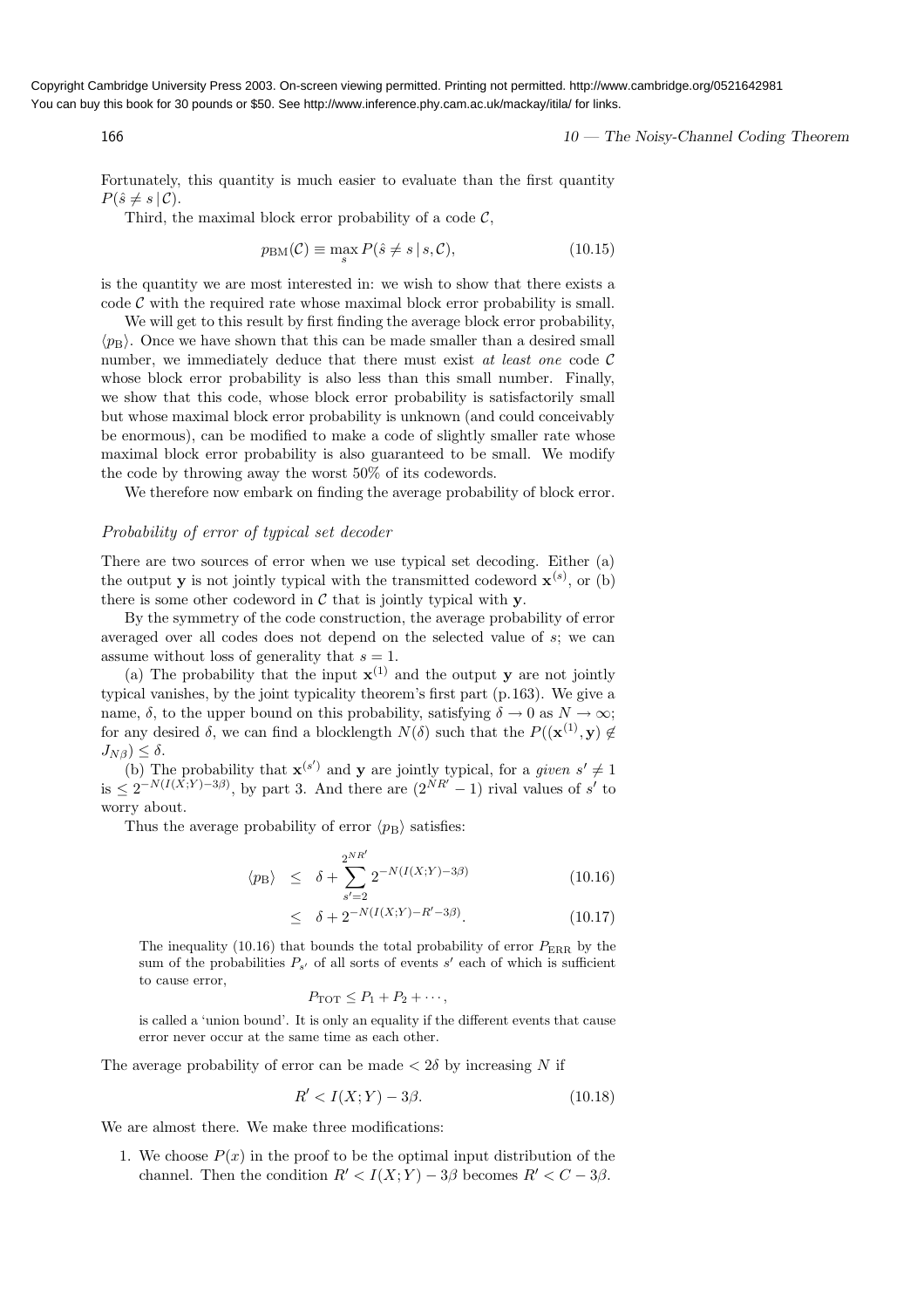10.4: Communication (with errors) above capacity 167



- 2. Since the average probability of error over all codes is  $\langle 2\delta, \rangle$  there must exist a code with mean probability of block error  $p_B(\mathcal{C}) < 2\delta$ .
- 3. To show that not only the average but also the maximal probability of error,  $p_{BM}$ , can be made small, we modify this code by throwing away the worst half of the codewords – the ones most likely to produce errors. Those that remain must all have *conditional* probability of error less than  $4\delta$ . We use these remaining codewords to define a new code. This new code has  $2^{NR'-1}$  codewords, i.e., we have reduced the rate from  $R'$ to  $R'-1/N$  (a negligible reduction, if N is large), and achieved  $p_{BM} < 4\delta$ . This trick is called expurgation (figure 10.5). The resulting code may not be the best code of its rate and length, but it is still good enough to prove the noisy-channel coding theorem, which is what we are trying to do here.

In conclusion, we can 'construct' a code of rate  $R'-1/N$ , where  $R'<sub>C</sub> - 3\beta$ , with maximal probability of error  $< 4\delta$ . We obtain the theorem as stated by setting  $R' = (R+C)/2$ ,  $\delta = \epsilon/4$ ,  $\beta < (C-R')/3$ , and N sufficiently large for the remaining conditions to hold. The theorem's first part is thus proved.  $\Box$ 

### ▶ 10.4 Communication (with errors) above capacity

We have proved, for any discrete memoryless channel, the achievability of a portion of the  $R, p_b$  plane shown in figure 10.6. We have shown that we can turn any noisy channel into an essentially noiseless binary channel with rate up to  $C$  bits per cycle. We now extend the right-hand boundary of the region of achievability at non-zero error probabilities. [This is called rate-distortion theory.]

We do this with a new trick. Since we know we can make the noisy channel into a perfect channel with a smaller rate, it is sufficient to consider communication with errors over a noiseless channel. How fast can we communicate over a noiseless channel, if we are allowed to make errors?

Consider a noiseless binary channel, and assume that we force communication at a rate greater than its capacity of 1 bit. For example, if we require the sender to attempt to communicate at  $R=2$  bits per cycle then he must effectively throw away half of the information. What is the best way to do this if the aim is to achieve the smallest possible probability of bit error? One simple strategy is to communicate a fraction  $1/R$  of the source bits, and ignore the rest. The receiver guesses the missing fraction  $1 - 1/R$  at random, and Figure 10.5. How expurgation works. (a) In a typical random code, a small fraction of the codewords are involved in collisions – pairs of codewords are sufficiently close to each other that the probability of error when either codeword is transmitted is not tiny. We obtain a new code from a random code by deleting all these confusable codewords. (b) The resulting code has slightly fewer codewords, so has a slightly lower rate, and its maximal probability of error is greatly reduced.



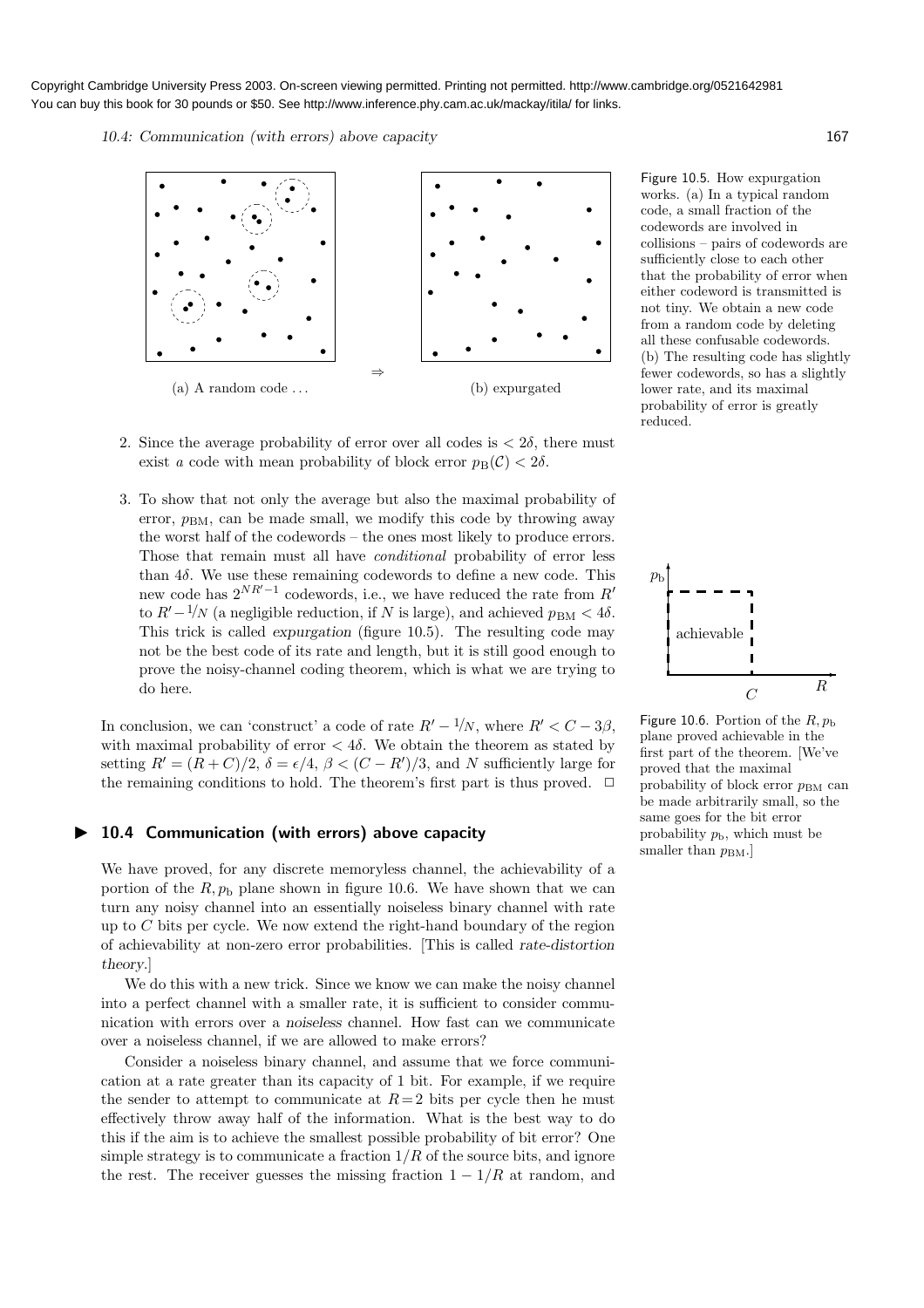168 168 10 — The Noisy-Channel Coding Theorem

the average probability of bit error is

$$
p_{\rm b} = \frac{1}{2}(1 - 1/R). \tag{10.19}
$$

The curve corresponding to this strategy is shown by the dashed line in figure 10.7.

We can do better than this (in terms of minimizing  $p<sub>b</sub>$ ) by spreading out the risk of corruption evenly among all the bits. In fact, we can achieve  $p_{\rm b} = H_2^{-1}(1 - 1/R)$ , which is shown by the solid curve in figure 10.7. So, how can this optimum be achieved?

We reuse a tool that we just developed, namely the  $(N, K)$  code for a noisy channel, and we turn it on its head, using the decoder to define a lossy compressor. Specifically, we take an excellent  $(N, K)$  code for the binary symmetric channel. Assume that such a code has a rate  $R' = K/N$ , and that it is capable of correcting errors introduced by a binary symmetric channel whose transition probability is  $q$ . Asymptotically, rate  $R'$  codes exist that have  $R' \simeq 1 - H_2(q)$ . Recall that, if we attach one of these capacity-achieving codes of length  $N$  to a binary symmetric channel then (a) the probability distribution over the outputs is close to uniform, since the entropy of the output is equal to the entropy of the source  $(NR')$  plus the entropy of the noise  $(NH_2(q))$ , and (b) the optimal decoder of the code, in this situation, typically maps a received vector of length  $N$  to a transmitted vector differing in  $qN$  bits from the received vector.

We take the signal that we wish to send, and chop it into blocks of length N (yes,  $N$ , not  $K$ ). We pass each block through the *decoder*, and obtain a shorter signal of length  $K$  bits, which we communicate over the noiseless channel. To decode the transmission, we pass the  $K$  bit message to the *encoder* of the original code. The reconstituted message will now differ from the original message in some of its bits – typically  $qN$  of them. So the probability of bit error will be  $p_b = q$ . The rate of this lossy compressor is  $R = N/K = 1/R' =$  $1/(1 - H_2(p_{\rm b})).$ 

Now, attaching this lossy compressor to our capacity-C error-free communicator, we have proved the achievability of communication up to the curve  $(p_{\rm b}, R)$  defined by:

$$
R = \frac{C}{1 - H_2(p_b)}.\t\t(10.20)
$$

For further reading about rate-distortion theory, see Gallager (1968), p. 451, or McEliece (2002), p. 75.

### ▶ 10.5 The non-achievable region (part 3 of the theorem)

The source, encoder, noisy channel and decoder define a Markov chain:  $s \to \mathbf{x} \to \mathbf{y} \to \hat{s}$ 

$$
P(s, \mathbf{x}, \mathbf{y}, \hat{s}) = P(s)P(\mathbf{x} | s)P(\mathbf{y} | \mathbf{x})P(\hat{s} | \mathbf{y}).
$$
\n(10.21)

The data processing inequality (exercise 8.9, p.141) must apply to this chain:  $I(s; \hat{s}) \leq I(x; y)$ . Furthermore, by the definition of channel capacity,  $I(x; y) \leq$  $NC$ , so  $I(s; \hat{s}) \leq NC$ .

Assume that a system achieves a rate R and a bit error probability  $p_{\rm b}$ ; then the mutual information  $I(s; \hat{s})$  is  $\geq NR(1 - H_2(p_b))$ . But  $I(s; \hat{s}) > NC$ is not achievable, so  $R > \frac{C}{1 - H_0}$  $\frac{C}{1-H_2(p_b)}$  is not achievable.  $\Box$ 

Exercise 10.1.<sup>[3]</sup> Fill in the details in the preceding argument. If the bit errors between  $\hat{s}$  and s are independent then we have  $I(s; \hat{s}) = NR(1-H_2(p_b)).$ 



Figure 10.7. A simple bound on achievable points  $(R, p<sub>b</sub>)$ , and Shannon's bound.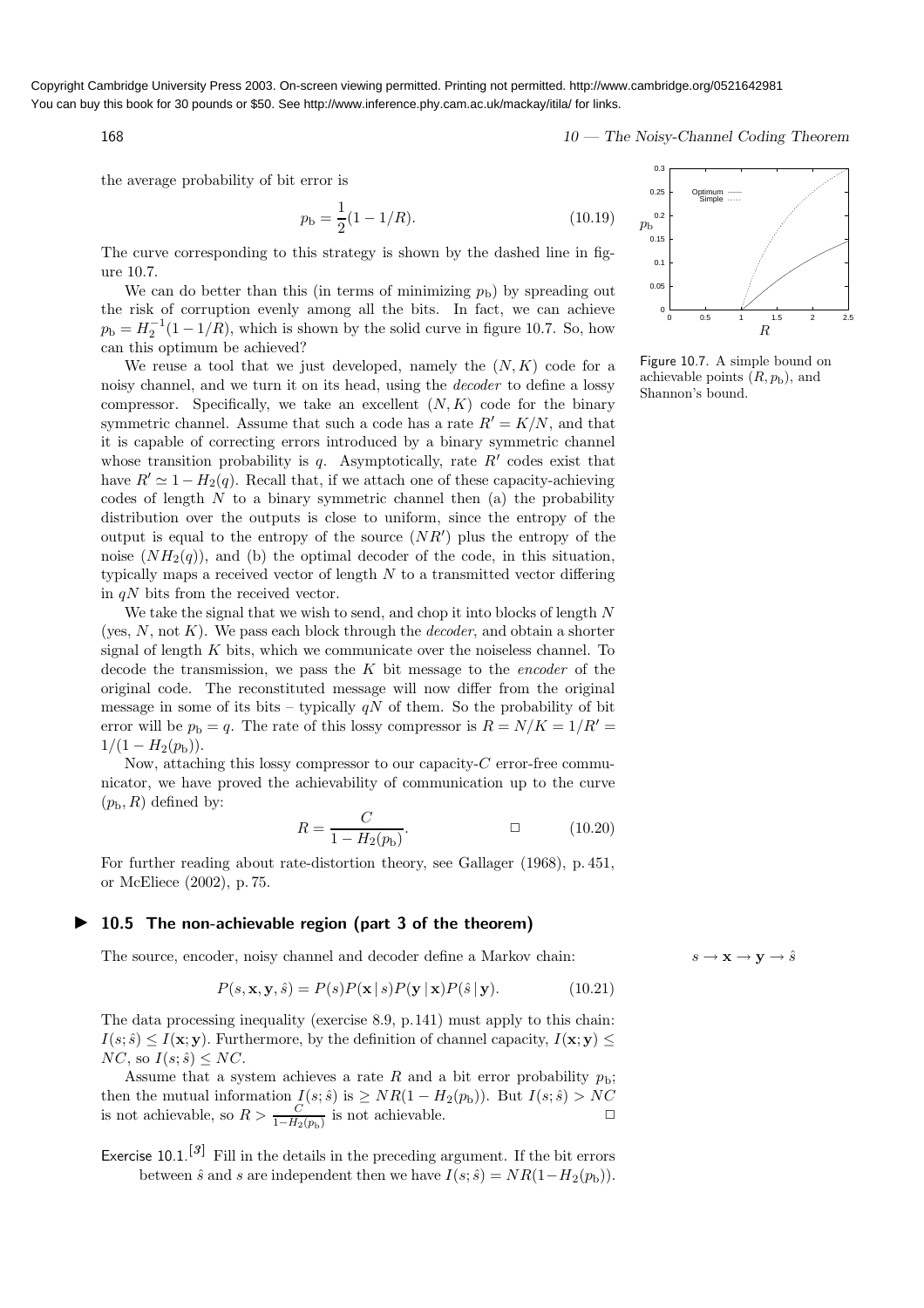10.6: Computing capacity 169

What if we have complex correlations among those bit errors? Why does the inequality  $I(s; \hat{s}) \ge NR(1 - H_2(p_b))$  hold?

### ▶ 10.6 Computing capacity

We have proved that the capacity of a channel is the maximum rate at which reliable communication can be achieved. How can we compute the capacity of a given discrete memoryless channel? We need to find its optimal input distribution. In general we can find the optimal input distribution by a computer search, making use of the derivative of the mutual information with respect to the input probabilities.

- $\triangleright$  Exercise 10.2.<sup>[2]</sup> Find the derivative of  $I(X;Y)$  with respect to the input probability  $p_i$ ,  $\partial I(X;Y)/\partial p_i$ , for a channel with conditional probabilities  $Q_{j|i}$ .
	- Exercise 10.3.<sup>[2]</sup> Show that  $I(X;Y)$  is a concave  $\frown$  function of the input probability vector p.

Since  $I(X; Y)$  is concave  $\frown$  in the input distribution p, any probability distribution **p** at which  $I(X; Y)$  is stationary must be a global maximum of  $I(X; Y)$ . So it is tempting to put the derivative of  $I(X; Y)$  into a routine that finds a local maximum of  $I(X; Y)$ , that is, an input distribution  $P(x)$  such that

$$
\frac{\partial I(X;Y)}{\partial p_i} = \lambda \quad \text{for all } i,
$$
\n(10.22)

where  $\lambda$  is a Lagrange multiplier associated with the constraint  $\sum_i p_i = 1$ . However, this approach may fail to find the right answer, because  $I(X;Y)$ might be maximized by a distribution that has  $p<sub>i</sub> = 0$  for some inputs. A simple example is given by the ternary confusion channel.

Ternary confusion channel.  $A_X = \{0, ?, 1\}$ .  $A_Y = \{0, 1\}$ .

$$
\begin{array}{lllll} & 0 \longrightarrow 0 & P(y=0 \mid x=0) = 1 \\ & 1 \longrightarrow 1 & P(y=1 \mid x=0) = 0 \\ \end{array} \quad P(y=0 \mid x=?) = 1/2 \quad P(y=0 \mid x=1) = 0 \quad ; \quad P(y=1 \mid x=?) = 1/2 \quad ; \quad P(y=1 \mid x=1) = 1.
$$

Whenever the input ? is used, the output is random; the other inputs are reliable inputs. The maximum information rate of 1 bit is achieved by making no use of the input ?.

 $\triangleright$  Exercise 10.4.<sup>[2, p.173]</sup> Sketch the mutual information for this channel as a function of the input distribution p. Pick a convenient two-dimensional representation of p.

The optimization routine must therefore take account of the possibility that, as we go up hill on  $I(X; Y)$ , we may run into the inequality constraints  $p_i \geq 0$ .

 $\triangleright$  Exercise 10.5.<sup>[2, p.174]</sup> Describe the condition, similar to equation (10.22), that is satisfied at a point where  $I(X; Y)$  is maximized, and describe a computer program for finding the capacity of a channel.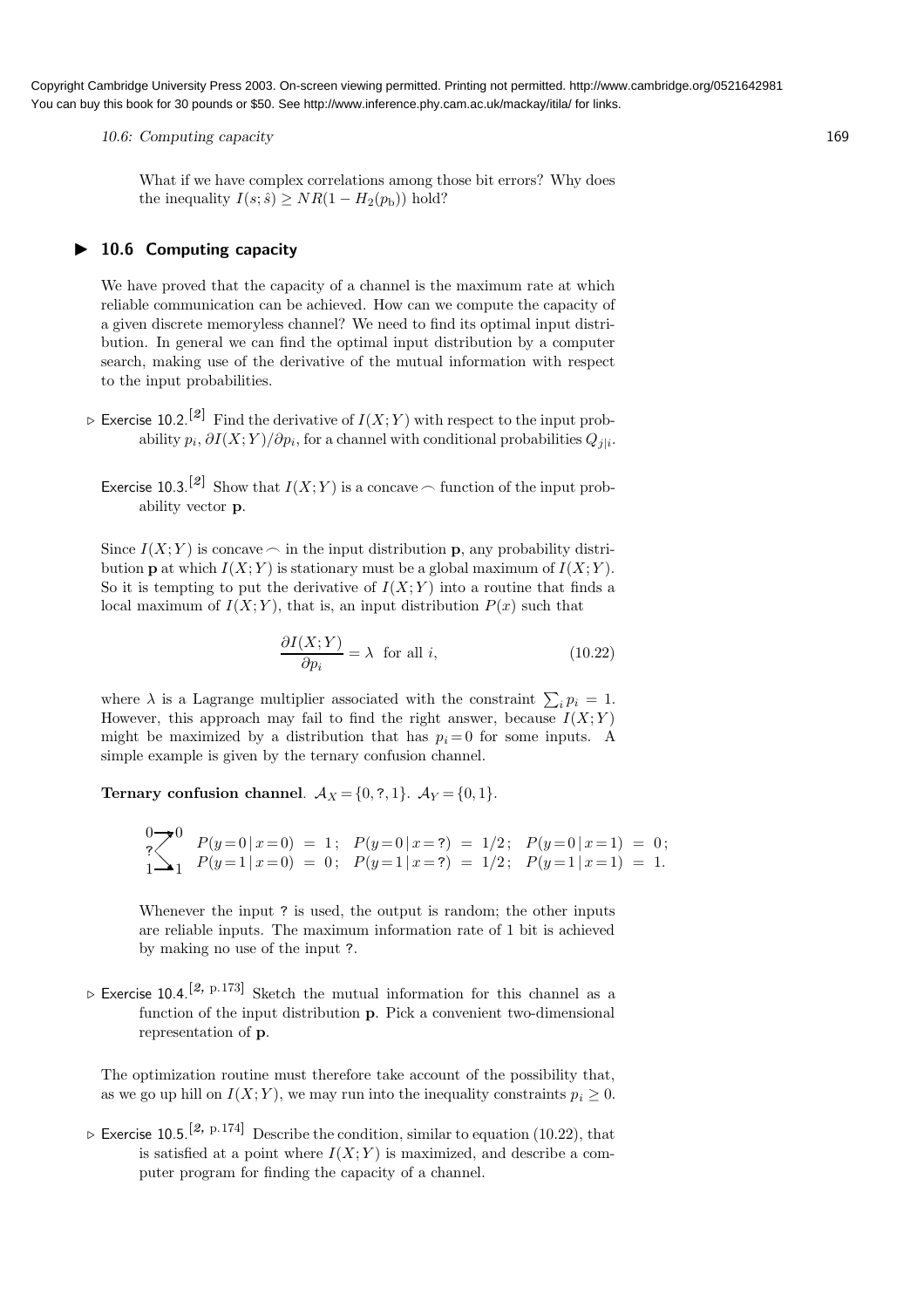170 170 170 170 and the United States of the Noisy-Channel Coding Theorem

Results that may help in finding the optimal input distribution

- 1. All outputs must be used.
- 2.  $I(X, Y)$  is a convex  $\smile$  function of the channel parameters. Reminder: The term 'convex  $\smile$ '
- 3. There may be several optimal input distributions, but they all look the same at the output.
- $\triangleright$  Exercise 10.6.<sup>[2]</sup> Prove that no output y is unused by an optimal input distribution, unless it is unreachable, that is, has  $Q(y | x) = 0$  for all x.
	- Exercise 10.7.<sup>[2]</sup> Prove that  $I(X, Y)$  is a convex  $\smile$  function of  $O(y | x)$ .
	- Exercise  $10.8$ <sup>[2]</sup> Prove that all optimal input distributions of a channel have the same output probability distribution  $P(y) = \sum_{x} P(x)Q(y|x)$ .

These results, along with the fact that  $I(X; Y)$  is a concave  $\frown$  function of the input probability vector p, prove the validity of the symmetry argument that we have used when finding the capacity of symmetric channels. If a channel is invariant under a group of symmetry operations – for example, interchanging the input symbols and interchanging the output symbols – then, given any optimal input distribution that is not symmetric, i.e., is not invariant under these operations, we can create another input distribution by averaging together this optimal input distribution and all its permuted forms that we can make by applying the symmetry operations to the original optimal input distribution. The permuted distributions must have the same  $I(X; Y)$  as the original, by symmetry, so the new input distribution created by averaging must have  $I(X; Y)$  bigger than or equal to that of the original distribution, because of the concavity of I.

### Symmetric channels

In order to use symmetry arguments, it will help to have a definition of a symmetric channel. I like Gallager's (1968) definition.

A discrete memoryless channel is a symmetric channel if the set of outputs can be partitioned into subsets in such a way that for each subset the matrix of transition probabilities has the property that each row (if more than 1) is a permutation of each other row and each column is a permutation of each other column.

Example 10.9. This channel

| $P(y=0 x=0) = 0.7; P(y=0 x=1) = 0.1;$     |         |
|-------------------------------------------|---------|
| $P(y=?   x=0) = 0.2; P(y=?   x=1) = 0.2;$ | (10.23) |
| $P(y=1   x=0) = 0.1; P(y=1   x=1) = 0.7.$ |         |

is a symmetric channel because its outputs can be partitioned into  $(0, 1)$ and ?, so that the matrix can be rewritten:

|  | $P(y=0 x=0) = 0.7;$ $P(y=0 x=1) = 0.1;$<br>$P(y=1 x=0) = 0.1;$ $P(y=1 x=1) = 0.7;$ |  | (10.24) |
|--|------------------------------------------------------------------------------------|--|---------|
|  | $P(y=?   x=0) = 0.2;$ $P(y=?   x=1) = 0.2.$                                        |  |         |

means 'convex', and the term  $\text{`concave} \frown \text{' means 'concave': the}$ little smile and frown symbols are included simply to remind you what convex and concave mean.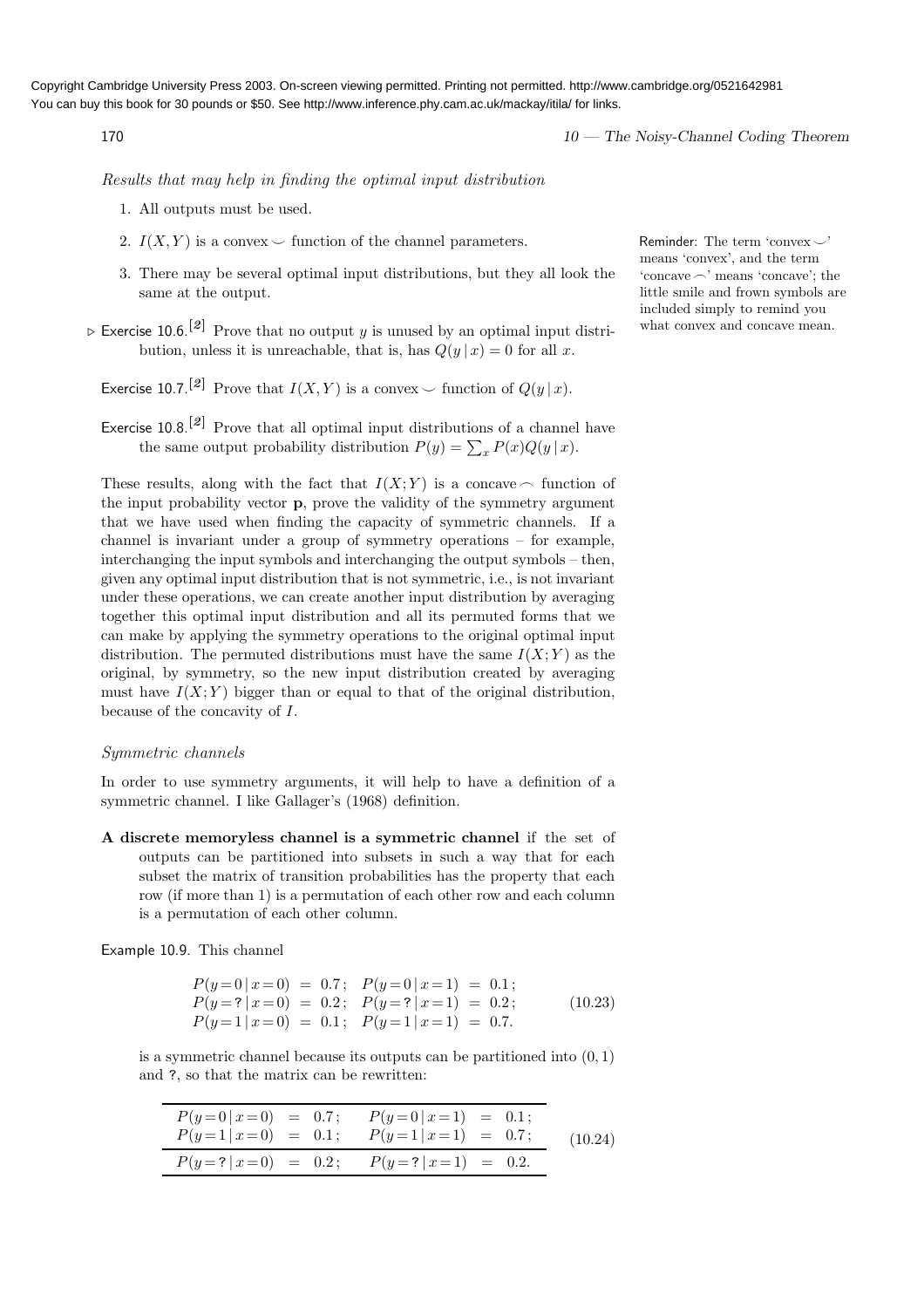10.7: Other coding theorems 171

Symmetry is a useful property because, as we will see in a later chapter, communication at capacity can be achieved over symmetric channels by linear codes.

- Exercise 10.10.<sup>[2]</sup> Prove that for a symmetric channel with any number of inputs, the uniform distribution over the inputs is an optimal input distribution.
- $\triangleright$  Exercise 10.11.<sup>[2, p.174]</sup> Are there channels that are not symmetric whose optimal input distributions are uniform? Find one, or prove there are none.
- ▶ 10.7 Other coding theorems

The noisy-channel coding theorem that we proved in this chapter is quite general, applying to any discrete memoryless channel; but it is not very specific. The theorem only says that reliable communication with error probability  $\epsilon$ and rate  $R$  can be achieved by using codes with *sufficiently large* blocklength  $N$ . The theorem does not say how large  $N$  needs to be to achieve given values of  $R$  and  $\epsilon$ .

Presumably, the smaller  $\epsilon$  is and the closer R is to C, the larger N has to be.

### $Noisy-channel coding theorem - version with explicit N-dependence$

For a discrete memoryless channel, a blocklength  $N$  and a rate  $R$ , there exist block codes of length N whose average probability of error satisfies:

$$
p_{\rm B} \le \exp\left[-NE_{\rm r}(R)\right] \tag{10.25}
$$

where  $E_r(R)$  is the random-coding exponent of the channel, a convex  $\smile$ , decreasing, positive function of R for  $0 \leq R \leq C$ . The random-coding exponent is also known as the reliability function.

[By an expurgation argument it can also be shown that there exist block codes for which the *maximal* probability of error  $p_{BM}$  is also exponentially small in N.]

The definition of  $E_r(R)$  is given in Gallager (1968), p. 139.  $E_r(R)$  approaches zero as  $R \to C$ ; the typical behaviour of this function is illustrated in figure 10.8. The computation of the random-coding exponent for interesting channels is a challenging task on which much effort has been expended. Even for simple channels like the binary symmetric channel, there is no simple expression for  $E_r(R)$ .

### Lower bounds on the error probability as a function of blocklength

The theorem stated above asserts that there are codes with  $p<sub>B</sub>$  smaller than  $\exp[-NE_r(R)]$ . But how small can the error probability be? Could it be much smaller?

For any code with blocklength  $N$  on a discrete memoryless channel, the probability of error assuming all source messages are used with equal probability satisfies

$$
p_{\rm B} \gtrsim \exp[-NE_{\rm sp}(R)],\tag{10.26}
$$



Figure 10.8. A typical random-coding exponent.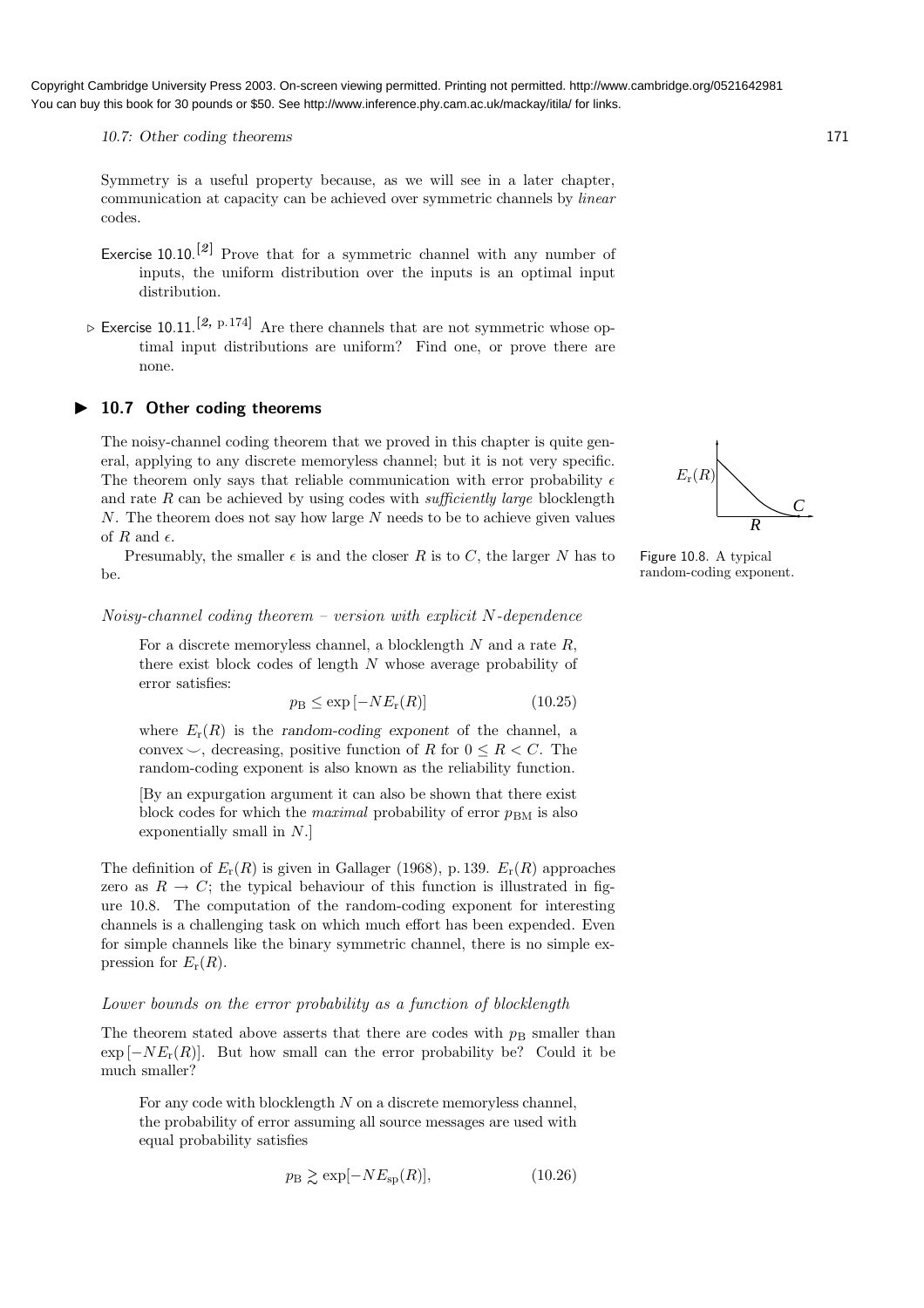172 10 — The Noisy-Channel Coding Theorem

where the function  $E_{\rm sp}(R)$ , the sphere-packing exponent of the channel, is a convex  $\smile$ , decreasing, positive function of R for  $0 \leq$  $R < C$ .

For a precise statement of this result and further references, see Gallager (1968), p. 157.

### ▶ 10.8 Noisy-channel coding theorems and coding practice

Imagine a customer who wants to buy an error-correcting code and decoder for a noisy channel. The results described above allow us to offer the following service: if he tells us the properties of his channel, the desired rate  $R$  and the desired error probability  $p_B$ , we can, after working out the relevant functions  $C, E_r(R)$ , and  $E_{\rm sp}(R)$ , advise him that there exists a solution to his problem using a particular blocklength  $N$ ; indeed that almost any randomly chosen code with that blocklength should do the job. Unfortunately we have not found out how to implement these encoders and decoders in practice; the cost of implementing the encoder and decoder for a random code with large N would be exponentially large in N.

Furthermore, for practical purposes, the customer is unlikely to know exactly what channel he is dealing with. So Berlekamp (1980) suggests that the sensible way to approach error-correction is to design encoding-decoding systems and plot their performance on a *variety* of idealized channels as a function of the channel's noise level. These charts (one of which is illustrated on page 570) can then be shown to the customer, who can choose among the systems on offer without having to specify what he really thinks his channel is like. With this attitude to the practical problem, the importance of the functions  $E_{\rm r}(R)$  and  $E_{\rm sp}(R)$  is diminished.

### ▶ 10.9 Further exercises

Exercise 10.12.<sup>[2]</sup> A binary erasure channel with input x and output y has transition probability matrix:

$$
\mathbf{Q} = \begin{bmatrix} 1-q & 0 \\ q & q \\ 0 & 1-q \end{bmatrix} \qquad \qquad \begin{array}{c} 0 \longrightarrow 0 \\ 0 \longrightarrow 2 \\ 1 \longrightarrow 1 \end{array}
$$

Find the mutual information  $I(X; Y)$  between the input and output for general input distribution  $\{p_0, p_1\}$ , and show that the *capacity* of this channel is  $C = 1 - q$  bits.

A Z channel has transition probability matrix:

$$
\mathbf{Q} = \left[ \begin{array}{cc} 1 & q \\ 0 & 1 - q \end{array} \right] \qquad \qquad \begin{array}{c} 0 \rightarrow 0 \\ 1 \rightarrow 1 \end{array}
$$

Show that, using a  $(2, 1)$  code, **two** uses of a Z channel can be made to emulate one use of an erasure channel, and state the erasure probability of that erasure channel. Hence show that the capacity of the Z channel,  $C_{\mathbf{Z}}$ , satisfies  $C_{\mathbf{Z}} \geq \frac{1}{2}(1-q)$  bits.

Explain why the result  $C_Z \geq \frac{1}{2}(1-q)$  is an inequality rather than an equality.